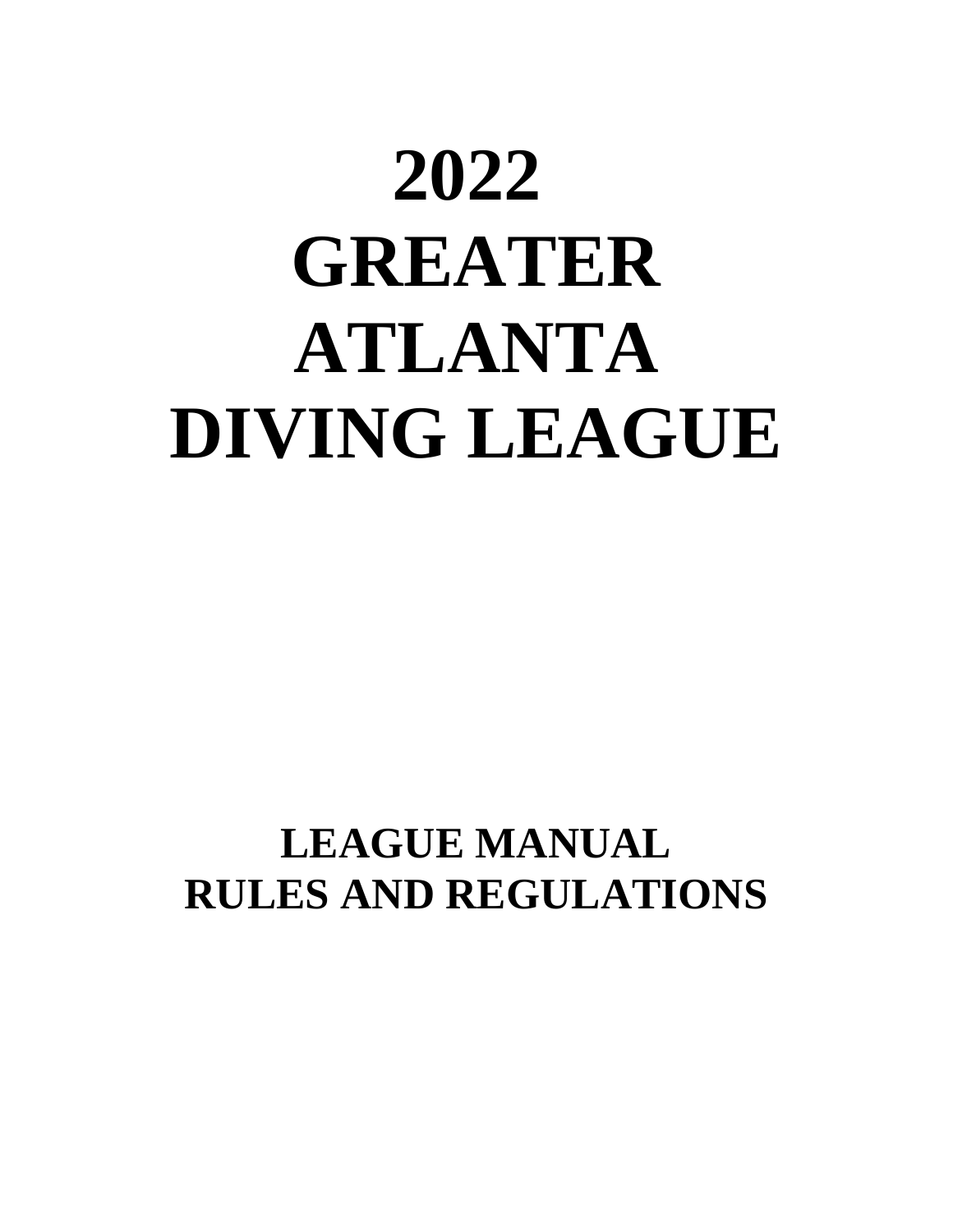#### **GREATER ATLANTA DIVING LEAGUE 2022 Rules and Regulations**

#### **Greater Atlanta Diving League 2022 Diving League Dates**

#### **Dual Meet Dates**

Wednesday, May 25 Wednesday, June 1 Wednesday, June 8 Wednesday, June 15 Wednesday, June 22

Any of these meets can be held any day before Championships as long as both teams agree.

#### **Diving League Championships at Georgia Tech**

DAY<sub>1</sub>

Saturday, June  $25<sup>th</sup>$ 

Age Groups: Start Times:

 $9 - 10$  girls and boys  $7:30$  am Warm-Up<br>15 & over girls and 13-14 girls  $9:00$  am Start 15  $&$  over girls and 13-14 girls 15 & over boys and 13-14 boys 6 & under girls and boys  $7 - 8$  girls and boys  $11 - 12$  girls and boys

**Please submit diving sheets on Divemeets.com for each diver, team roster and money, no later than 12 Noon (Thursday, June 17) to Vicky Sanchez Tuymer or late fees will apply.**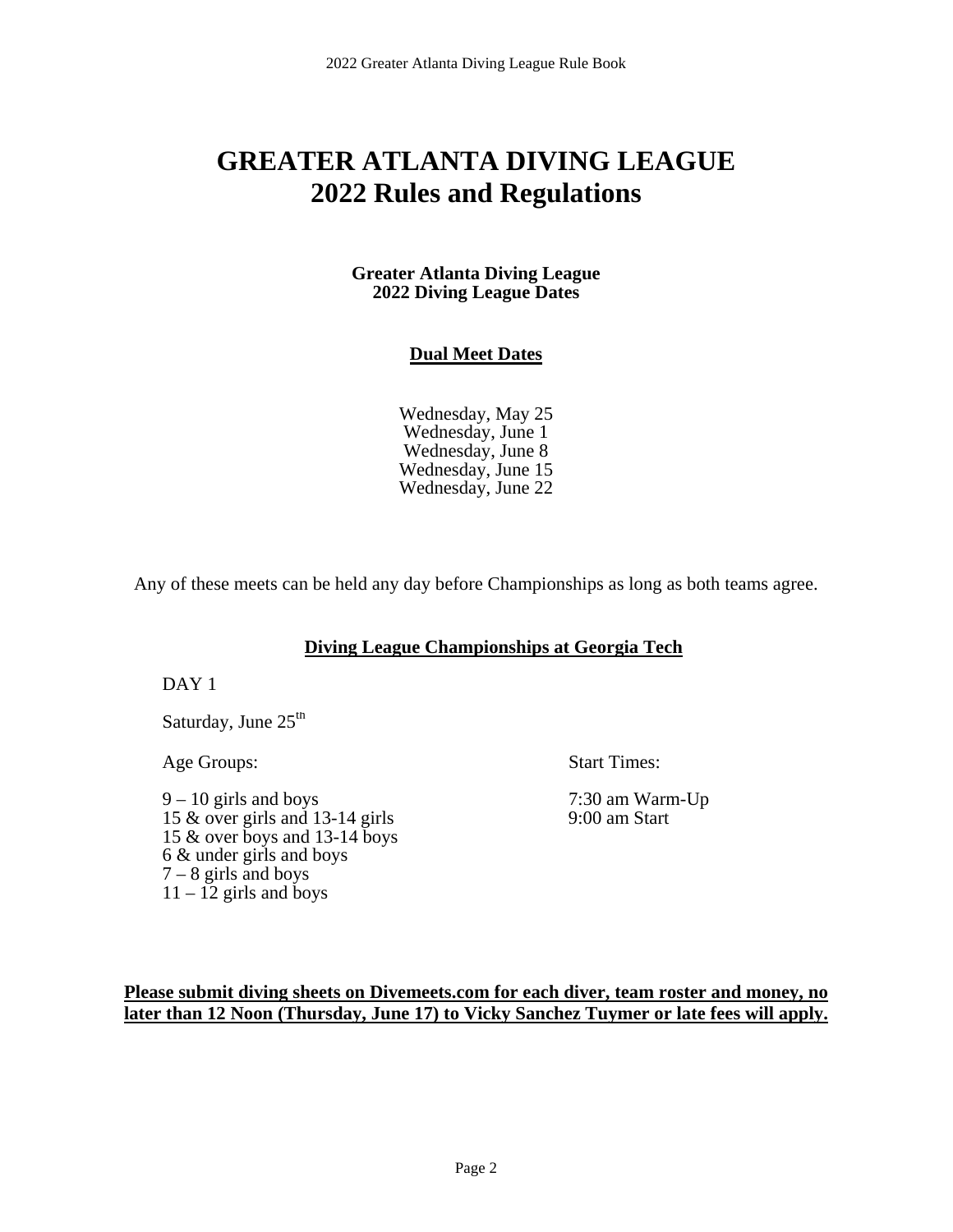### **2022 Dual Meet Schedule**

#### **North South**

Atlanta Athletic Club (AAC) Brookwood Hills (BWH) Dunwoody Country Club (DCC) Garden Hills (GH) Redfield (RED) Roxboro (ROX) Roswell Rec (ROS) Vermack (VER) St. Ives Country Club (STI) Smyrna (SMY) Windward Lake Club (WLC)The Branches (TB)

 $\text{May } 25$  May 25 STI @ ROS ROX @ TB

GH)

**I**une 1 June 1 WLC @ STI BWH @ TB

## **June 8** June 8

**June 15** June 15 RED @ WLC GH @ SMY

June 22 June 22 ROS @ DCC TB @ VER AAC @ WLC GH @ ROX

Wynterhall (WYN)

WLC @ DCC WYN @ SMY RED @ AAC VER & GH @ BWH (VER v BWH), (VER v GH), (No BWH vs

DCC @ AAC VER @ WYN RED @ ROS ROX @ SMY GH--BYE

AAC @ STI BWH @ ROX DCC @ RED SMY @ VER WLC @ ROS TB & GH @ WYN (TB v GH), (TB v WYN), (GH v WYN)

STI @ DCC WYN @ BWH ROS @ AAC ROX @ VER TB--BYE

STI @ RED SMY @ BWH WYN--BYE

All meets are scheduled for Wednesday at 5:30 p.m., unless agreed by both teams to change.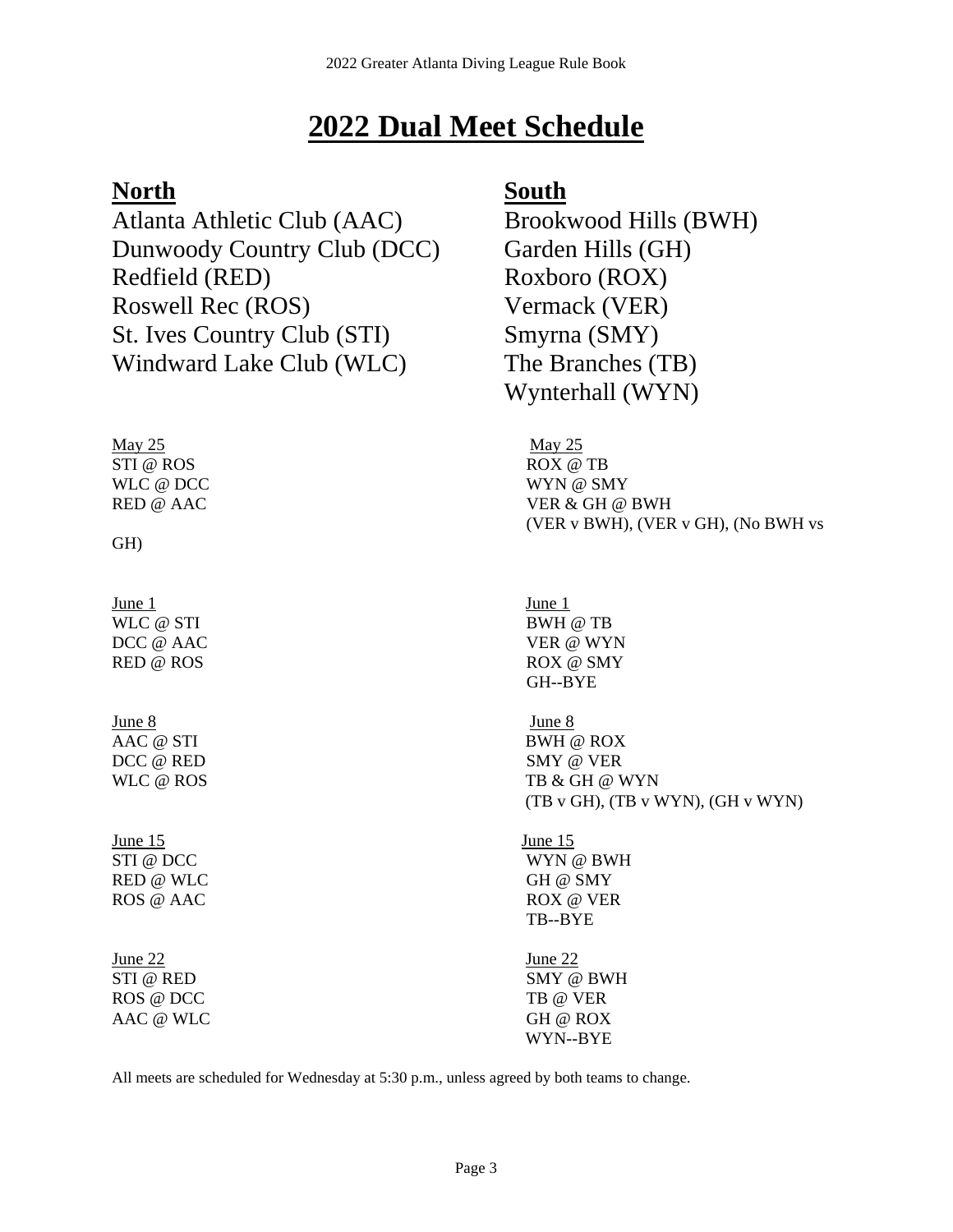#### **Greater Atlanta Diving League Sportsmanship**

**All** Team Representatives, Coaches, Participants, Officials and Spectators will treat other Team Representatives, Coaches, Participants, Officials and Spectators with respect.

**All** Team Representatives, Coaches and Officials will lead by example in demonstrating fair play and sportsmanship for all Participants.

**All** Team Representatives, Coaches and Officials will encourage good sportsmanship by demonstrating positive support for all Participants, Coaches and Officials at every event, practice and meeting.

**All** Team Representatives, Coaches and Officials shall provide support for Coaches and Officials working with the League to provide a positive and enjoyable experience for everyone.

**All** Team Representatives, Coaches and Officials will place the emotional and physical well-being of their Participants ahead of a personal desire to win.

**All** Team Representatives, Coaches and Officials will treat each participant as an individual, remembering the large range of emotional and physical development of members of the same age group.

**All** Team Representatives, Coaches and Officials will do their best to provide a safe playing situation and environment.

**All** Team Representatives, Coaches and Officials will do their best to organize practices that are fun and challenging for all Participants.

**All** Team Representatives, Coaches and Officials will be knowledgeable in the rules of the League and the sport, and will teach these rules to their Participants and Parents.

**All** Team Representatives and Coaches will use coaching techniques appropriate for the League and the sport of diving.

**All** Team Representatives, Coaches and Officials must remember that the League is for children and not for adults. The Greater Atlanta Diving League is an introductory program for recreational diving. Year-round and intensely competitive programs are available from local US Diving Clubs.

**Individuals not complying with these rules will be subject to suspension or dismissal from the league. The Greater Atlanta Diving League Board will be responsible for hearing any complaints pertaining to these rules during the season and rendering any penalty if necessary.**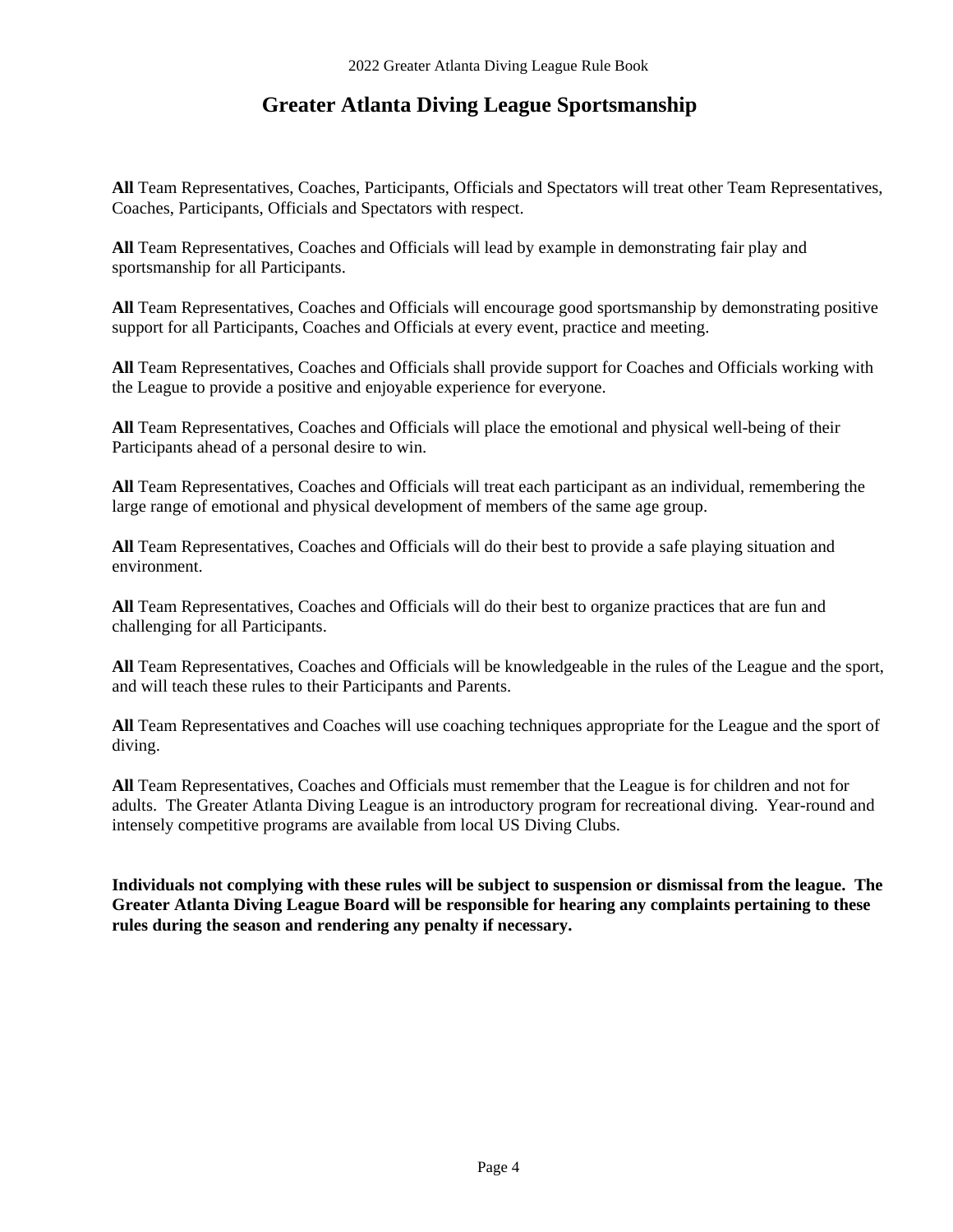#### **Greater Atlanta Diving League Rules**

Purpose: To promote and administer a competitive inter-pool diving program within the League.

- 1. Diving Team Chairperson: The person designated by a member club to represent that respective team in League affairs. The team chairperson or his/her representative shall be present at all meetings of the League and shall be present at all diving meets involving his/her club. He/she shall assist the Referee in order to ensure smooth operation and conduct of the meet. Any procedural question regarding the League shall be presented to the Diving League Coordinator through the Diving Team Chairperson.
- 2. Membership Requirements: Only active members of **dues-paying** families of a club may represent that club in League competition. No non-member, regardless of age, may compete for that specific club. Each club is allowed two (2) member of its coaching staff, who are not a dues-paying member, to compete for the club so long as age eligibility requirements are satisfied. A diver may represent only one (1) team within the League. A coach can dive if he/she is a dues-paying club member. Club membership is determined by each club's bylaws.
- 3. Team Roster: All member teams must prepare a complete roster by age group with the participant's name, date of birth, email address, address and phone number prior to the first dual meet. Any addition should be reported to the Diving League Coordinator. Each team must have an updated roster available at each meet. Only divers whose names appear on the roster may compete, otherwise they will be considered exhibition divers.
- 4. Age Groups: 6 & under, 7 8, 9 10, 11 12, 13 14, 15 18. Maximum age is 19.\* **Diver's age for the entire season is his/her age as of June 1<sup>st</sup>.** Divers may dive up in an older age group. \*Divers 19 years old in the 15-18 age group are limited to those enrolled in high school as of February  $15<sup>th</sup>$  of the current year.
- 5. Rules: The current issue of The United States Diving Rules and Regulations shall govern all diving functions, except as noted in these rules.
- 6. Penalties: Any infraction of the Diving League rules shall be handled by the Diving League Coordinator or his/her appointed representative. If there is an infraction that is not settled by both teams, it should be put in writing and sent to the League Coordinator within 24 hours. If a coach did not put down all the dives for a diver, it can be added on the diver's sheet before the event starts. If the missing dive is not caught until after the start of the event, the dive may be added with a two (2) point deduction.
- 7. Cancellation: In the event of inclement weather during a scheduled meet, a one hour waiting period will be observed before postponement, unless safety is a concern or the coaches call a clearwin situation. See inclement weather rule in Dual Meet section. Both coaches and/or team representative will agree on the make-up date. The make-up meet shall use the same line-up; no substitutions are allowed. All make-up meets must be scheduled before the League Championship Meet.
- 8. Judges: Judges(15 years and older) for all meets must be certified at the time of the meet.\*\*
- 9. If the difference in team scoring is five (5) points or less in a dual meet, all sheets need to be turned in to the League Coordinator within 48 hours of the meet completion for review. Failure to do this will result in a forfeit. Each team is responsible for its team's diving sheets.

\*\* A judge's certification clinic will be held prior to the start of the dual meet season. All clubs need to encourage its parents to become certified. Coaches must be certified.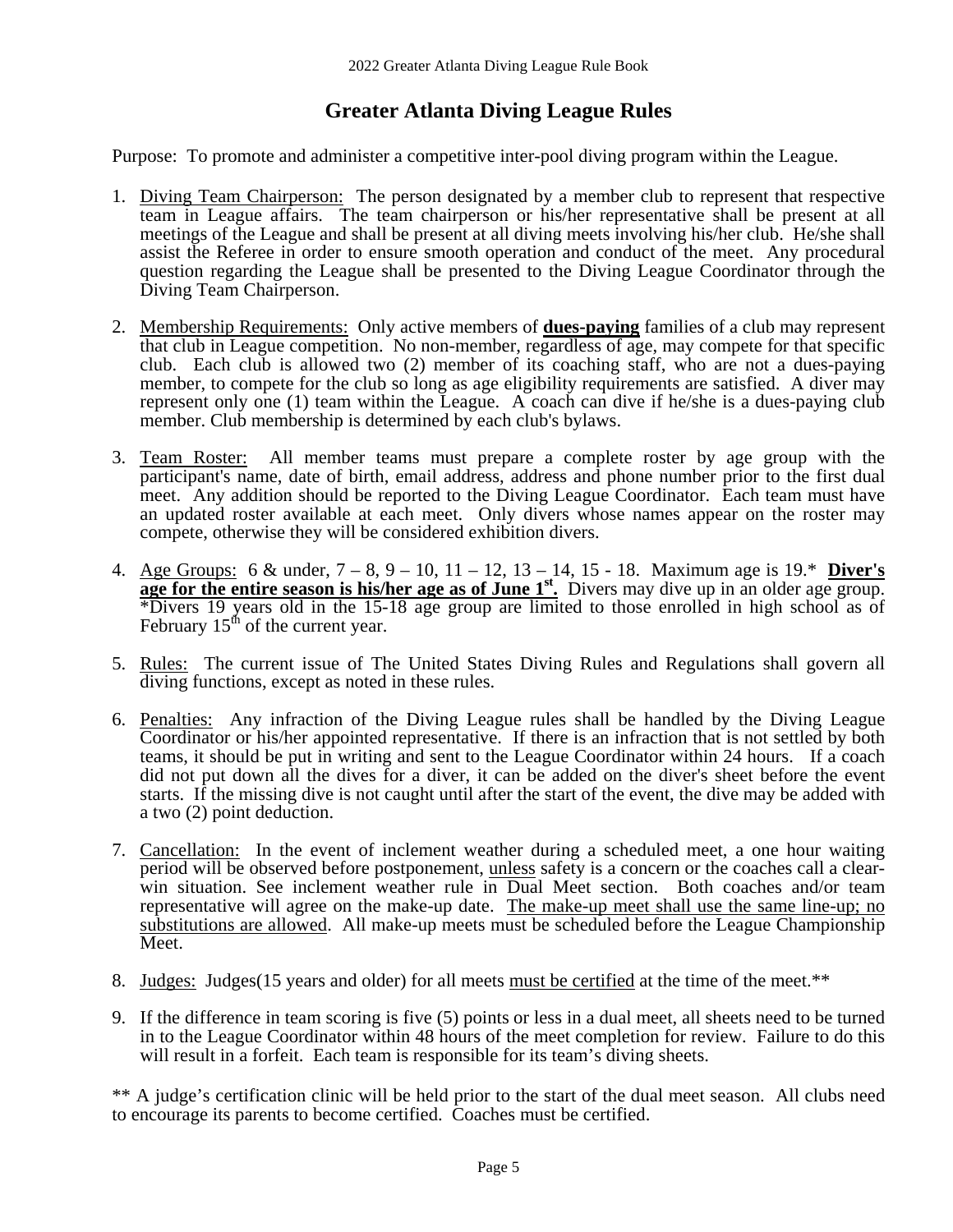#### **Dual Meet Format**

- 1. Procedure: The home team is responsible for the preparation and conduct of the meet. Contact should be made with the visiting team concerning start time, date, pool location, judges and any other information. The visiting team shall have the authority to appoint the Meet Referee.
- 2. Schedule: Dual meets will be conducted on Wednesday evenings. Upon mutual agreement of the teams, the day may be changed. NO meet shall begin prior to 5 p.m. unless mutually agreed upon. If both clubs have a 3-meter board, a diver can do as many dives on the 3-meter as he/she wants to do with true DD. 3 meter is not a separate event. Doing a dive from 3 meter is a part of the same event. There is only one event per age group. (Example: 11-12 boys will not have a 1m and 3m event).
- 3. Conduct of Events:
	- a) Divers may perform any dive from either the 1 or 3-meter board providing both clubs have a 3-meter. The level used for each dive should be marked on the diving sheets.
	- b) If either team has only a 1-meter board at its home facility, all dives shall be from the 1 meter level.
	- c) Diving sheets shall be filled out in its entirety before the warm-ups for the meet. Check DD's carefully. Once a diver's name is on the score sheet, it must remain as is. Any changes will result in exhibition status.
	- d) Dives may be changed up to 30 minutes before the specific event. After that, a two (2) point deduction will be made on any dive changes. Positions may be changed immediately before the dive without penalty. However, if the position change is an increase in DD, the DD will remain as listed. If the new position is a decrease in DD, it will change to the true DD. The lower DD will always prevail. For example, if a 201A is changed to a 201B, the DD will be 1.6 in position changes. If a 2 point deduction is made, the true DD will prevail.
	- e) If a team does not have a diver to enter in a particular event, the opposing team shall be awarded the points for first and second place, providing the team has at least two (2) divers. Additionally, no contest need be conducted unless requested by the opposing coach.
	- f) A diver may elect to take a zero  $(0)$  on one  $(1)$  dive, without prejudice, and remain in the contest. This will provide a contest for all skill levels of competition. It will eliminate the danger of trying dives without preparation and will create a desire and need for young exhibition divers to learn a full list of dives. The diver must be present to pass the first dive. A three (3) minute waiting period is allowed on the first dive. If a diver fails two (2) or more dives, no team points will be awarded. This only applies if both teams has divers competing.
	- g) Score sheets home and visitor teams keep one copy each. The third copy gets mailed, faxed or dropped off to the Diving Coordinator, Vicky Sanchez Tuymer, by the following day. If there is a first place tie, add  $5 + 3$  for first and second and divide by 2 so each team gets 4 points and drop to  $3<sup>rd</sup>$ . place. If there is a second place tie add  $3 + 1$  and divide by 2 so each team gets 2 points and drop to  $4<sup>th</sup>$  place. If there is a third place tie, then each team gets  $\frac{1}{2}$  point and drop to  $5^{\text{th}}$  place.
	- h) Any changes in line-up after the meet starts will result in the dives being counted as exhibition.
	- i) The Referee will announce a three (3) minute completion time of a dive. If it is not executed within that period, the dive will be considered failed.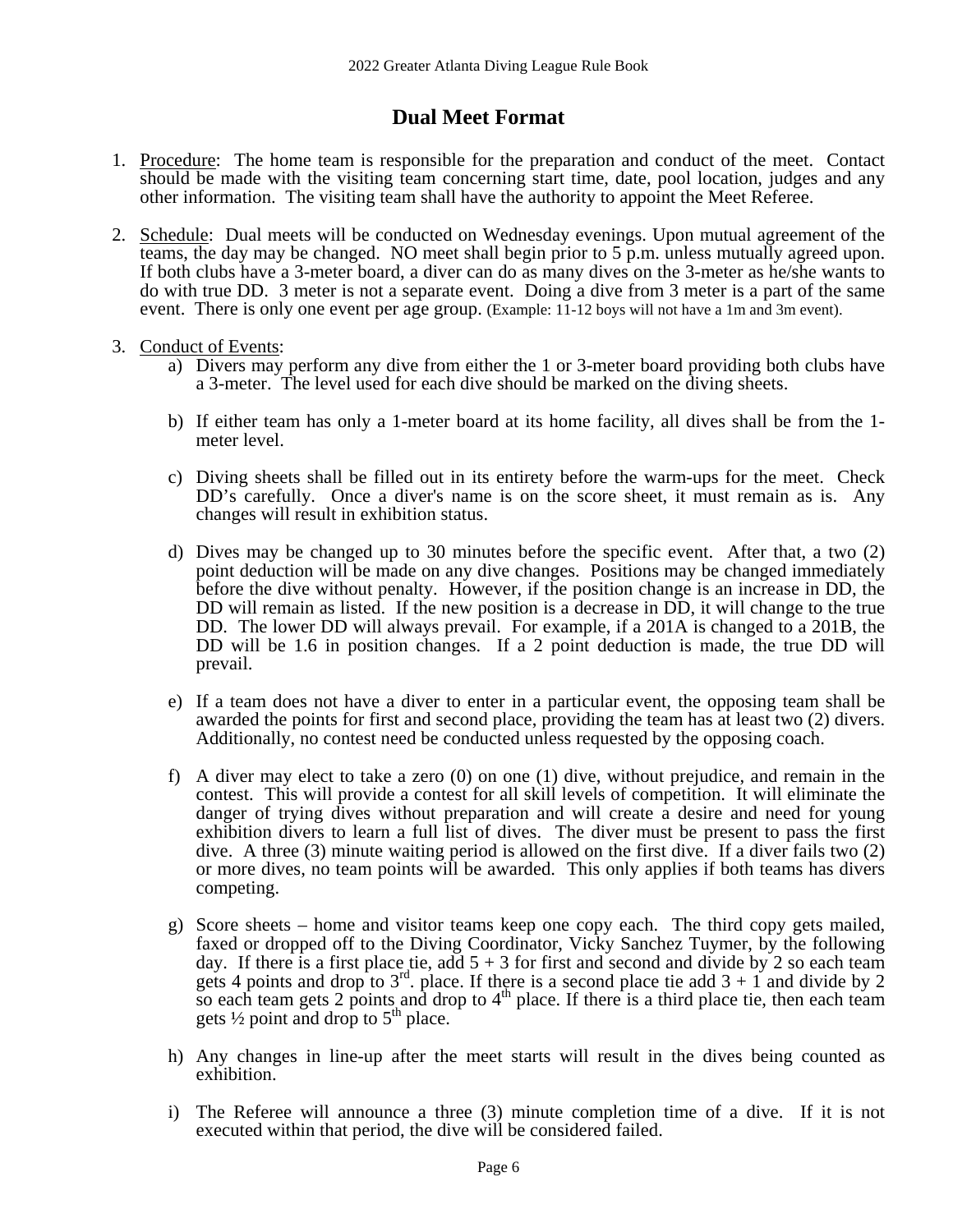- 4. Events: All events shall be conducted by the following age groups: 6 & under,  $7 8$ ,  $9 10$ ,  $11 \overline{12, 13}$  – 14 and 15 & over. All front dives have a 1.7 DD. No jumps in competition on 3-meter, nor on 1-meter for  $11 - 12$ ,  $13 - 14$  and 15 & over.
- 5. Number of Dives:

6 & under (3 total dives)

 1m front approach with a jump (100) DD 1.0 or 3m front line up DD 1.0 1m back approach with a jump (200) DD 1.0 or 3m back line up DD 1.0 Forward Dive (101) or any other dive DD 1.7

 $7 - 8$  (4 total dives)

 1m front approach with a jump (100) DD 1.0 or 3m front line up DD 1.0 1m back approach with a jump (200) DD 1.0 or 3m back line up DD 1.0 Forward Dive (101) DD 1.7 1 optional dive

 $9-10$  (5 total dives)

 1m front approach with a jump (100) DD 1.0 or 3m front line up DD 1.0 1m back approach with a jump (200) DD 1.0 or 3m back line up DD 1.0 Forward Dive (101) DD 1.7 2 optional dives

 $11 - 12$  (4 total dives)

Forward Dive (101) DD 1.7 3 optional dives

 $13 - 14$  (5 total dives)

Forward Dive (101) DD 1.7 4 optional dives

15 & over (5 total dives)

Forward Dive (101) DD 1.7 4 optional dives

- a. The required dive for each event shall be number 101, forward dive. Divers have their choice of positions.
- b. No balks will be called for 6 & unders in dual meets. They should be judged accordingly.
- c. The following dives are not allowed: 5111, 5211, 5311, and 5411.
- d. All optional dives must be listed on the FINA DD table.
- 6. Participation: There is no limit to the number of divers in any age group.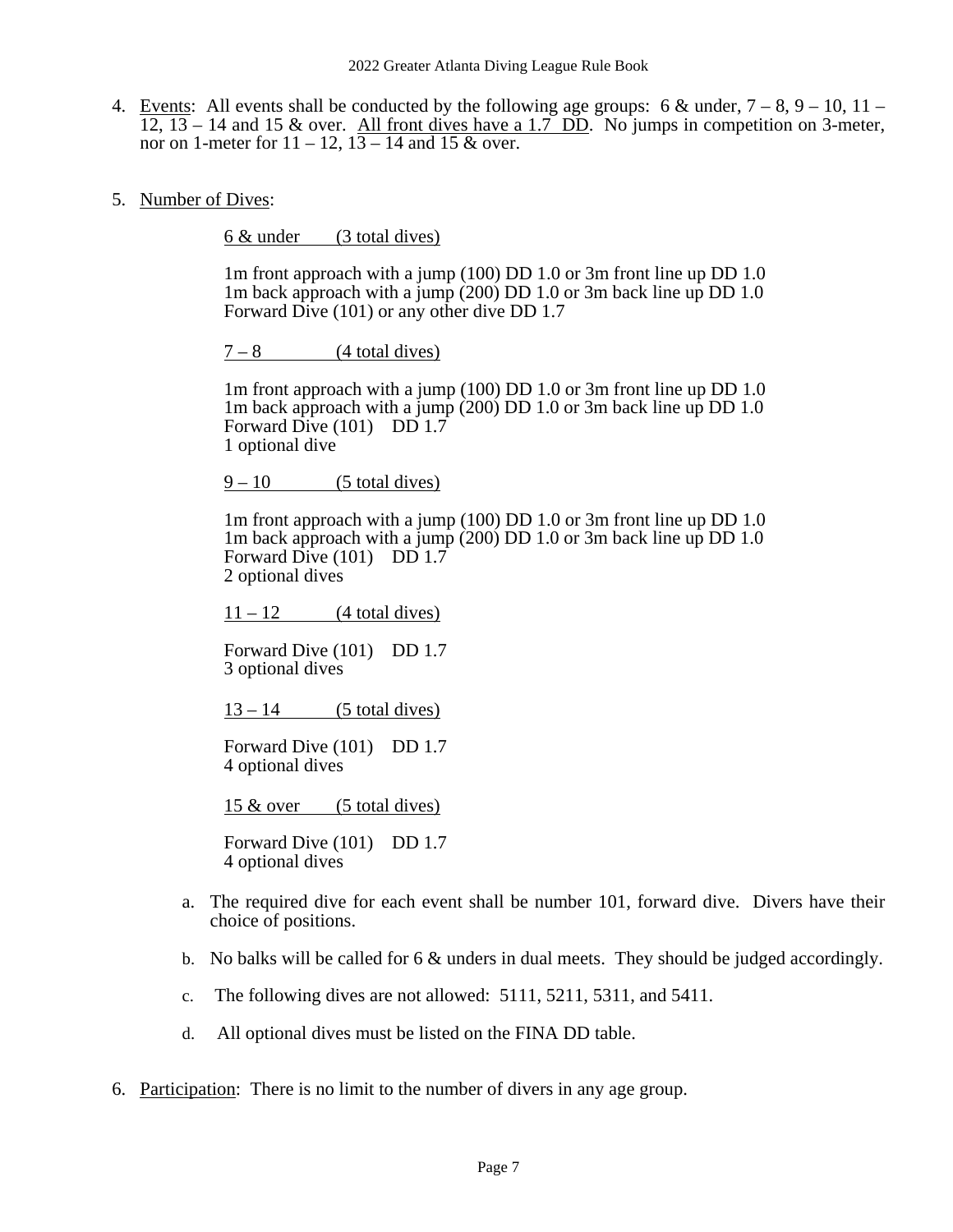2022 Greater Atlanta Diving League Rule Book

- 7. Awards: Ribbons will be awarded for  $1<sup>st</sup>$  through  $6<sup>th</sup>$  place. All other participants will receive an exhibition or participation ribbon. The host team is responsible for the  $1<sup>st</sup>$  through  $6<sup>th</sup>$  place ribbons. Participation ribbons are the responsibility of each individual team.
- 8. Judging: A minimum of three (3) judges is required for each event; a five (5) member panel is strongly recommended. Each team shall provide at least one (1) certified judge per event, and the home team shall be responsible for completing each panel of judges. A judge from the visiting team may act as Referee. If the visiting judge does not want to act as Referee, it may be done by committee. If the host team cannot furnish two (2) certified judges, the visiting team may furnish two (2) judges. *If a coach is judging, please refrain from interrupting the flow of the meet by excessive encouragement from the judge's chair.*
- 9. Diving Order: The visiting team shall have the choice of alternating position in its diving order. The team may choose to dive in the odd or even positions from the front or back of the lineup.
- 10. Scoring: Team points to be awarded for individual place finishes in each event shall be:

| $\frac{1}{2}$ <sup>st</sup> place<br>$\frac{2}{3}$ <sup>rd</sup> place | 5 points |
|------------------------------------------------------------------------|----------|
|                                                                        | 3 points |
|                                                                        | 1 point  |

The maximum points awarded to one team are eight (8) in each age group. The opposing team will be awarded one (1) point so long as they have a diver in the water for that event. If there are no divers, the point for the opposition is lost.

The scoring table should have a representative from the opposing team working during each event.

Dual Meet Trophies: Trophies shall be awarded to the team accumulating the most wins in each division. If two teams tie for first, head to head competition determines the winner. Number of wins prevails over winning percentages.

- 11. Inclement Weather: The decision to delay/resume or reschedule a meet due to inclement weather should proceed as follows:
	- a. If the meet is delayed more than one hour due to inclement weather and there is a decisive winner (25-point lead or more), then the meet can be called and the leader takes the win.
	- b. If the meet is delayed more than one hour due to inclement weather and there is no decisive winner (25-point lead or more), then you have the option to:
		- i. Continue to wait out the inclement weather
		- ii. Agree to reschedule to a mutually agreeable day and time
		- iii. Agree to a tie

If no agreement can be reached, then the leading team makes the decision to either reschedule or take a tie.

In the event of inclement weather during a make-up meet you can try to reschedule, call a clearwin situation if both teams agree, or both teams may be awarded a win.

The coach and/or team representative must represent a team during these discussions. There can be a clear-win situation with less than a 25-point lead.

12. Equipment: Facilities must be equipped with a 16' Duraflex diving board with an adjustable fulcrum in order to host home meets.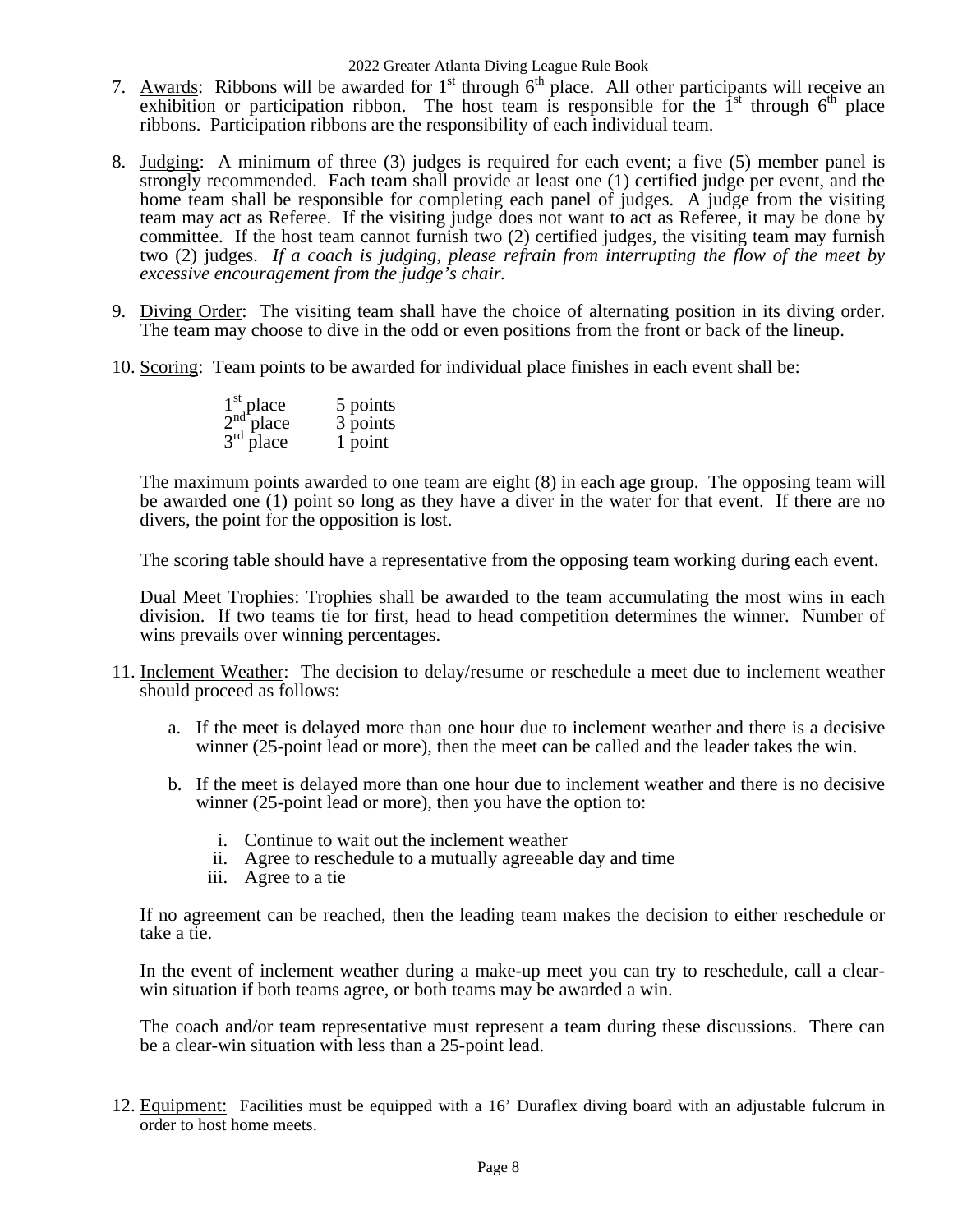#### **Greater Atlanta Diving League Championship Meet**

1. Age Groups and Events: The following shall be the age groups and events for the Greater Atlanta Diving League Championship Meet:

| 1-Meter Board: |             |
|----------------|-------------|
| $6 &$ under    | $11 - 12$   |
| $7 - 8$        | $13 - 14$   |
| $9 - 10$       | 15 $&$ over |

2. Order of Events: Diving order will be posted the day of the event.

| DAY <sub>1</sub>                   |
|------------------------------------|
| $9 - 10$ girls and boys            |
| 15 $\&$ over girls and 13-14 girls |
| 15 & over boys and 13-14 boys      |
| 6 & under girls and boys           |
| $7 - 8$ girls and boys             |
| $11 - 12$ girls and boys           |

#### **DAY 1 DAY 2**

 $\overline{No}$  Events on Day 2 this year

- 3. Eligibility: A diver must have participated in at least two (2) dual meet competitions in order to be eligible to participate in the League Championship Meet. Each club may enter as many divers as it would like in each age group.
- 4. Conduct of Events:
	- a) Each event shall employ a panel of five (5) judges. Clubs are requested to furnish names of table workers. The Meet Director will determine the membership of each judging panel in accordance with League rules.
	- b) DiveMeets.com will be used to conduct the meet. Each team must provide the League Coordinator with a complete roster by age group including name, address, phone number, email address, date of birth and graduation year. The League Coordinator will enter in the divers' personal information into DiveMeets.com and receive the user ID # and password for each diver which will then be forwarded on to each team so that the team may enter the dives into the system. If a diver already has a user ID # and password (most US Diving and High School State Championship competitors do), that information must be sent to the League Coordinator, as well, so that the profile may be updated.
	- c) Each club must enter its divers and dives into the DiveMeets.com system no later than 12 Noon, two (2) days prior to the Championship Meet (June  $23<sup>rd</sup>$ ). Additionally, entry fees and a copy of the team roster must be turned in to the Diving League Coordinator by the same deadline. The entry fee is \$10.00 per person. The late fee is an additional \$10.00 or \$20.00 total per late entrant if you register after 12 noon on the  $23<sup>rd</sup>$ . Additional entries will be accepted up to 6 p.m. the night before the meet for a \$35 entry fee. No entries meet day. Diving sheets not entered into DiveMeets.com will be considered late. *All checks should be made payable to Atlanta Diving Association.*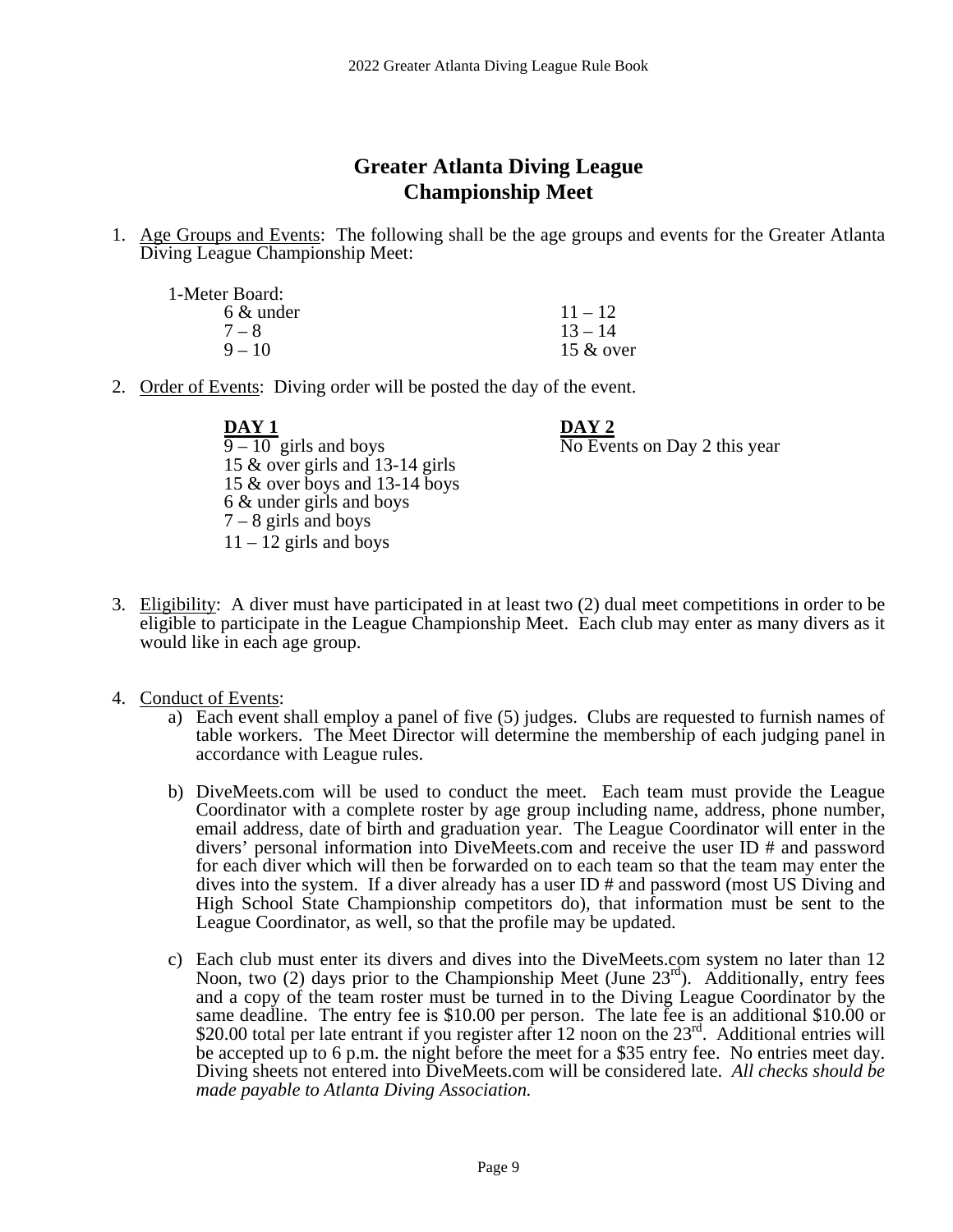- d) Changes in diving forms may be made on DiveMeets.com until 12 Noon the day prior to the Championship Meet (June 24). Each team is allowed unlimited changes free of charge prior to noon on June 24. After 12 Noon the day before day one (1) of the meet, any other changes in the diving order will result with the dive having a two (2) point deduction or \$10. Everything is considered one (1) change except a position change. Reordering the dive order is considered a dive change for each dive order changed. Once the meet begins, positions may be changed before the dive and the lower DD will prevail, same as in a dual meet.
- e) In the event that a sheet is incorrectly filled out and is not noted or corrected by the Meet Director or his/her agent and the competition has begun, the dive found to be out of order shall be scored as a balk (a two [2] point deduction from each judge's award), and all other dives shall be rearranged to conform with the proper order of dives.
- f) A diver cannot unduly delay the event. The Referee will announce a three (3) minute completion time of a dive. If it is not executed within that period, the dive will be considered failed.
- g) Any changes in line-up after the meet starts will result in the dives being counted as exhibition.

#### 5. Awards:

- a) Individual: Medals shall be awarded to the top eight (8) finalists in each event.
- b) Team points for individuals placed in each event shall be:

| $1st$ place<br>$2nd$ place                                                             | 9 points |
|----------------------------------------------------------------------------------------|----------|
|                                                                                        | 7 points |
| $2rd$ place<br>4 <sup>th</sup> place<br>5 <sup>th</sup> place<br>6 <sup>th</sup> place | 6 points |
|                                                                                        | 5 points |
|                                                                                        | 4 points |
|                                                                                        | 3 points |
| $7th$ place                                                                            | 2 points |
| $8th$ place                                                                            | 1 point  |

- c) Points are awarded for 1-meter events only.
- d) Trophies shall be awarded to the top team in each division accumulating the most points in the Championship Meet.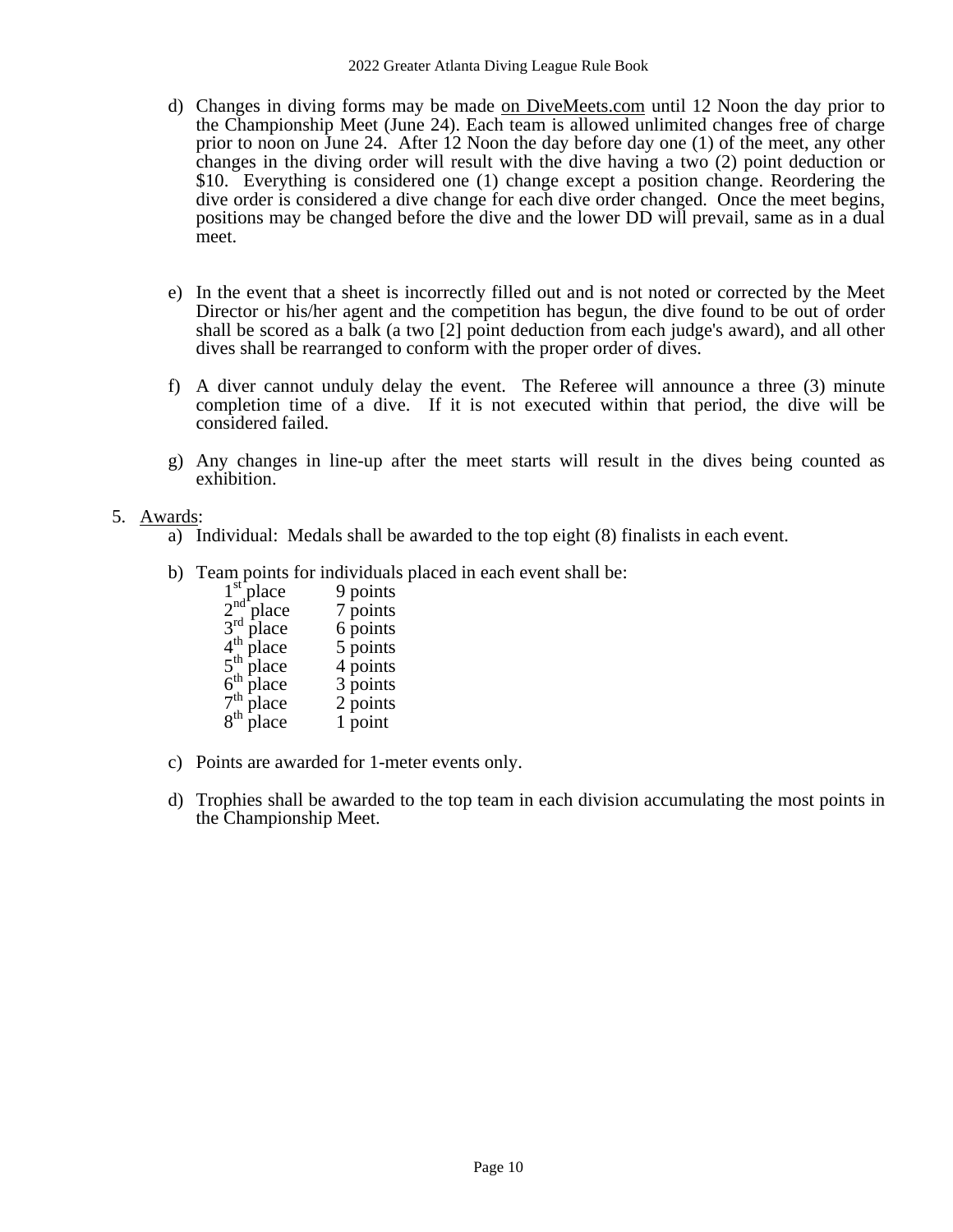#### 6. Order of Dives: Refer to the following:

| 6 & Under<br>(4 total dives)    | front approach and jump $(100)$ DD $1.0$<br>back approach and jump $(200)$ DD 1.0<br>101 DD 1.7<br>1 optional DD as listed                                         |
|---------------------------------|--------------------------------------------------------------------------------------------------------------------------------------------------------------------|
| $7 - 8$<br>(5 total dives)      | front approach and jump $(100)$ DD $1.0$<br>back approach and jump (200) DD 1.0<br>101 DD 1.7<br>2 optionals each from different groups DD as listed               |
| $9 - 10$<br>(5 total dives)     | front approach and jump (100) DD 1.0 $\cdot$ OR –<br>back approach and jump (200) DD 1.0<br>101 DD 1.7<br>3 optionals each from 2 different groups DD as<br>listed |
| $11 - 12$<br>(5 total dives)    | 2 voluntary dives from different groups DD 1.7<br>3 optional dives from a minimum of 2 different<br>groups DD as listed                                            |
| $13 - 14$<br>(6 total dives)    | 3 voluntary dives from different groups DD 1.7<br>3 optional dives from a minimum of 2 different<br>groups DD as listed                                            |
| 15 $\&$ over<br>(7 total dives) | 3 voluntary dives from different groups DD 1.7<br>4 optional dives from a minimum of 2 different<br>groups DD as listed                                            |

Jumps cannot be substituted for voluntaries or optional.

No balks will be called for 6 & unders in championships. They should be judged accordingly.

Maximum Pass One (1) Dive. There will be at least a 15 minute warm-up between each event.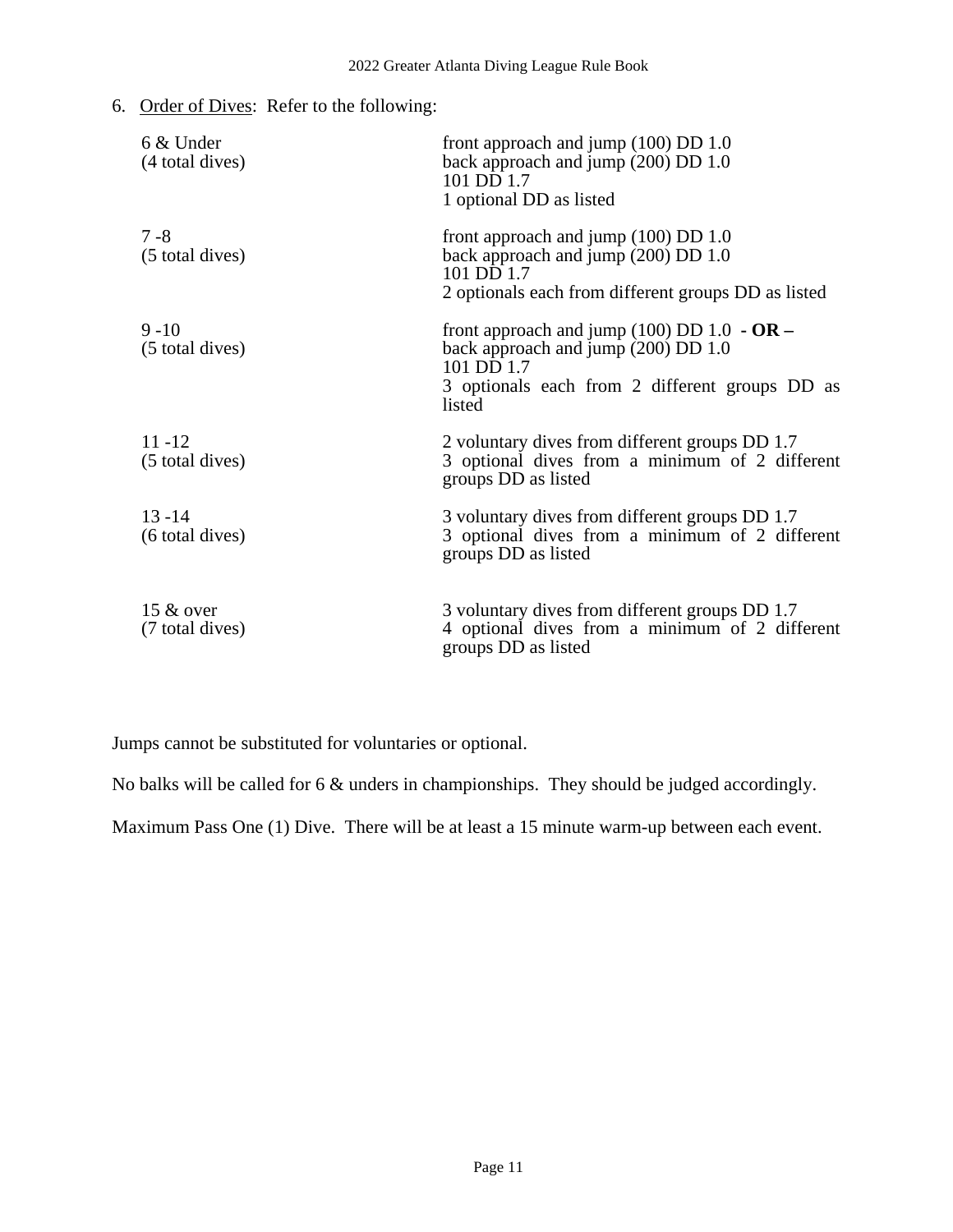#### **Greater Atlanta Diving League Championship Meet Duties**

Each team is to provide at least one (1) parent helper for each event both days. If a team does not provide any volunteers, its League fees will be increased the following year by an amount set by the board.

The parent helpers will do one of the following jobs:

| Score and Cross Out                     | Two $(2)$ people—example 5, 4, 3, 5, 4<br>All five (5) scores are written down as called by the announcer and<br>the high and low scores are eliminated                                                                  |
|-----------------------------------------|--------------------------------------------------------------------------------------------------------------------------------------------------------------------------------------------------------------------------|
| Adding and Degree of<br>Difficulty (DD) | Two $(2)$ people—in the above example, the score would be 13, which<br>would be multiplied by the DD listed and a score would be posted<br>On the second round of dives, that score would be added to the first<br>score |
| <b>Master Scorer</b>                    | One (1) person—places for each event will be tallied for each team.                                                                                                                                                      |
| Awards                                  | Ribbons, medals, and team score organizer.                                                                                                                                                                               |

#### VOLUNTARY (REQUIRED) DIVES

All voluntary dives will have a Degree of Difficulty of 1.7 (all voluntary dives will be selected from the groups below).

| Forward<br>101 A, B, C<br>102 B, C<br>103 B, C              | 203 B, C                                       | <b>Backward</b><br>201 A, B, C<br>202 A, B, C | Reverse<br>301 A, B, C<br>302 B, C<br>303 B, C | Inward<br>401 A, B, C<br>402 B, C<br>403 B, C |
|-------------------------------------------------------------|------------------------------------------------|-----------------------------------------------|------------------------------------------------|-----------------------------------------------|
| Twist                                                       |                                                |                                               |                                                |                                               |
| 5121 D<br>5122 D<br>5124 D<br>5131 B, C<br>5132 D<br>5134 D | 5221 D<br>5222 D<br>5223 D<br>5231 D<br>5233 D | 5321 D<br>5323 D<br>5331 D                    |                                                |                                               |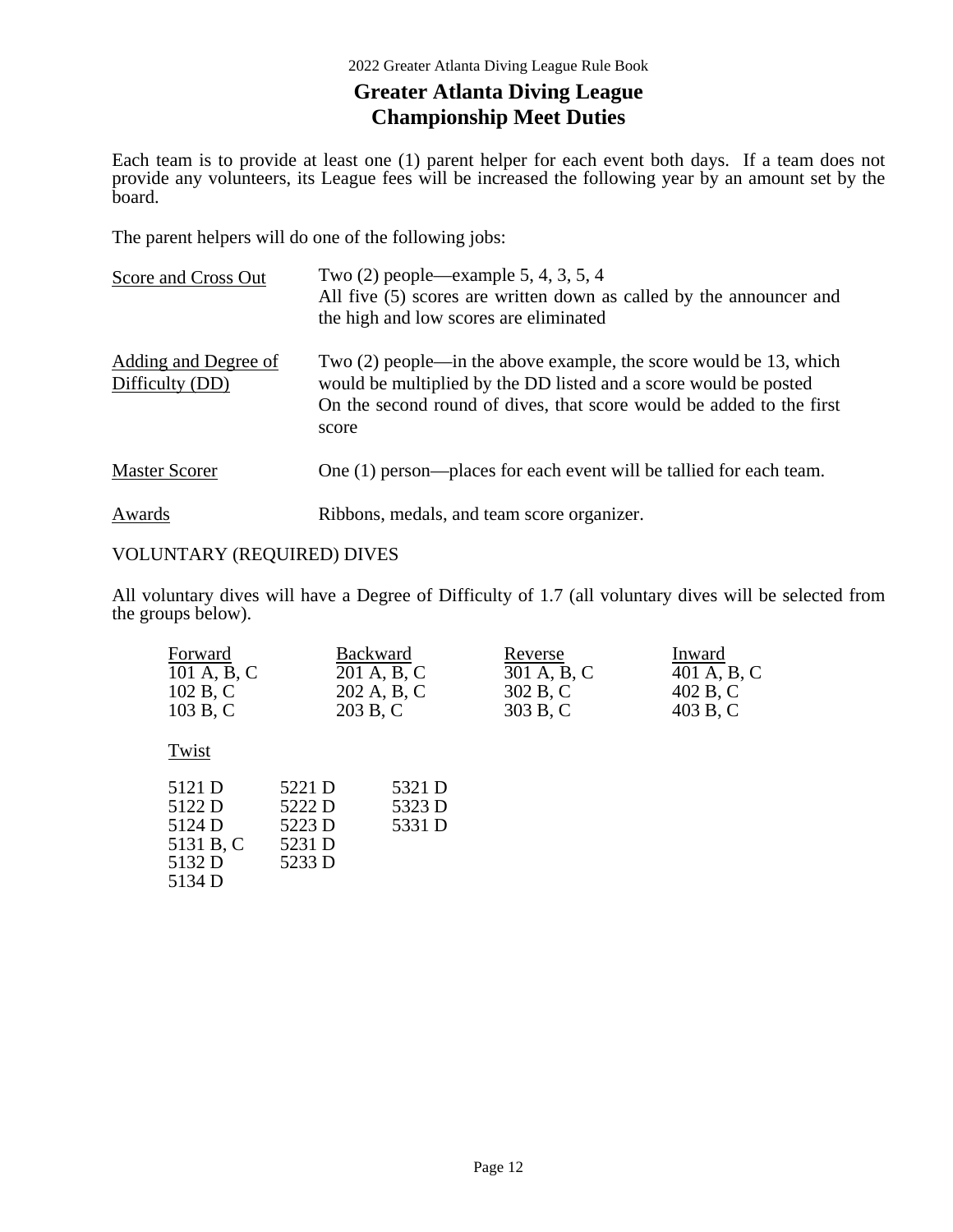#### **Appendix A**

#### **Judging and Deduction Guide**

| Failed Dive:                                                                                                                                                        | 1. Dive listed is done out of order<br>2. Wrong dive performed<br>3. Assistance during a dive<br>4. Delay of contest<br>5. Diver balks twice<br>6. Diver falls in<br>7. Feet before hands in head-first dive<br>8. Hands before feet in feet-first dive<br>9. Over/under twisted by 90 degrees |
|---------------------------------------------------------------------------------------------------------------------------------------------------------------------|------------------------------------------------------------------------------------------------------------------------------------------------------------------------------------------------------------------------------------------------------------------------------------------------|
| Two (2) Point Deduction:                                                                                                                                            | 1. Practice during contest<br>2. Balk<br>3. Bunny hop hurdle<br>4. Tower approach                                                                                                                                                                                                              |
| Judges:<br>No more than 2 points<br>No more than $4\frac{1}{2}$ points<br>Scoring:<br><b>VERY GOOD/Excellent</b><br>GOOD<br><b>SATISFACTORY</b><br><b>DEFICIENT</b> | Dive clearly out of position<br><b>Broken</b> position<br>$8\frac{1}{2}$ to 10 points<br>7 to 8 points<br>5 to 6 $\frac{1}{2}$ points<br>$2\frac{1}{2}$ to $4\frac{1}{2}$ points                                                                                                               |
| <b>UNSATISFACTORY</b><br><b>COMPLETELY FAILED</b>                                                                                                                   | $\frac{1}{2}$ to 2 points<br>0 points                                                                                                                                                                                                                                                          |

The points to be considered are:

- 1. The approach<br>2. The take-off
- The take-off
- 3. The technique and grace of the dive
- 4. The height in the air
- 5. The distance from the board
- 6. The entry into the water

\*\*\*\*Special Notes:

- a) Judges shall not consider the approach to the starting position.
- b) Judges shall not consider the action of the diver beneath the surface of the water.
- c) After each dive, on a signal from the Referee or his/her representative, each of the judges, without communicating between each other, shall immediately flash his/her card. The Announcer should wait to announce scores until all awards are displayed. No protests should be made against the marks awarded by the judges.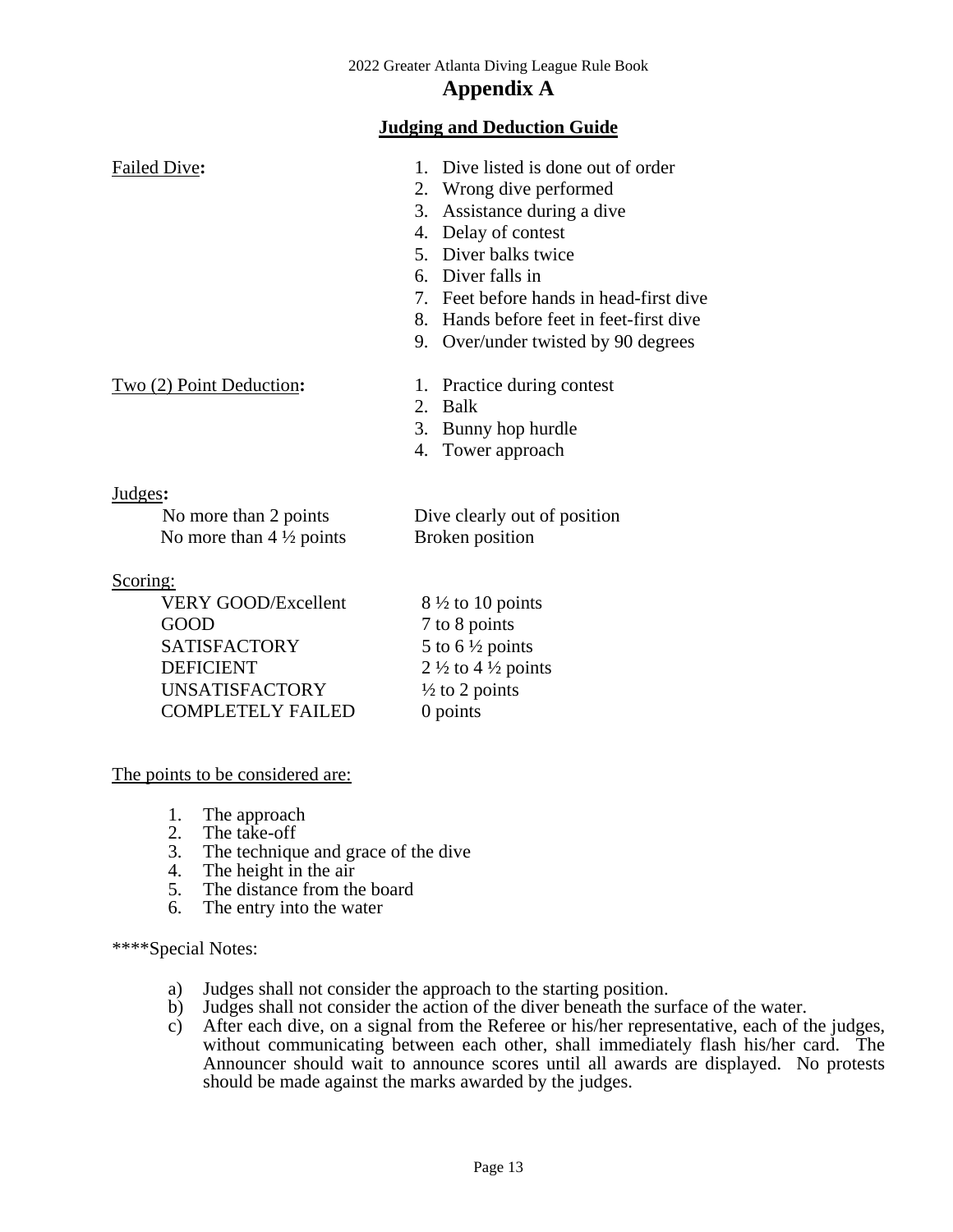#### **Computing a Diving Score**

| Judges:    | There may be three $(3)$ , five $(5)$ , seven $(7)$ or nine $(9)$ judges.<br>Each judge's score is recorded on the score sheet.<br>An equal number of high and low scores are canceled so that there are three (3)<br>scores remaining. If there are three (3) judges, no scores are canceled. |  |
|------------|------------------------------------------------------------------------------------------------------------------------------------------------------------------------------------------------------------------------------------------------------------------------------------------------|--|
| Totaling:  | The three remaining scores are totaled.                                                                                                                                                                                                                                                        |  |
| Computing: | The total raw score is multiplied by the degree of difficulty of the dive.                                                                                                                                                                                                                     |  |
| Adding:    | The total score of the dive is added to the previous scores to maintain an<br>accurate running score.                                                                                                                                                                                          |  |

#### Running A Scoring Table:

- 1. It is best to run a scoring table at which there is at least a back-up checking system.
- 2. For a back-up system, seven (7) people are required:

An Announcer Two (2) Recorders Two  $(2)$  People to Total and Compute A Master Scorer A Reconciler

3. For a dual meet, single score sheet table, five (5) people are suggested:

An Announcer A Master Scorer/Reconciler A Recorder A Total and Compute Person A Ribbon Writer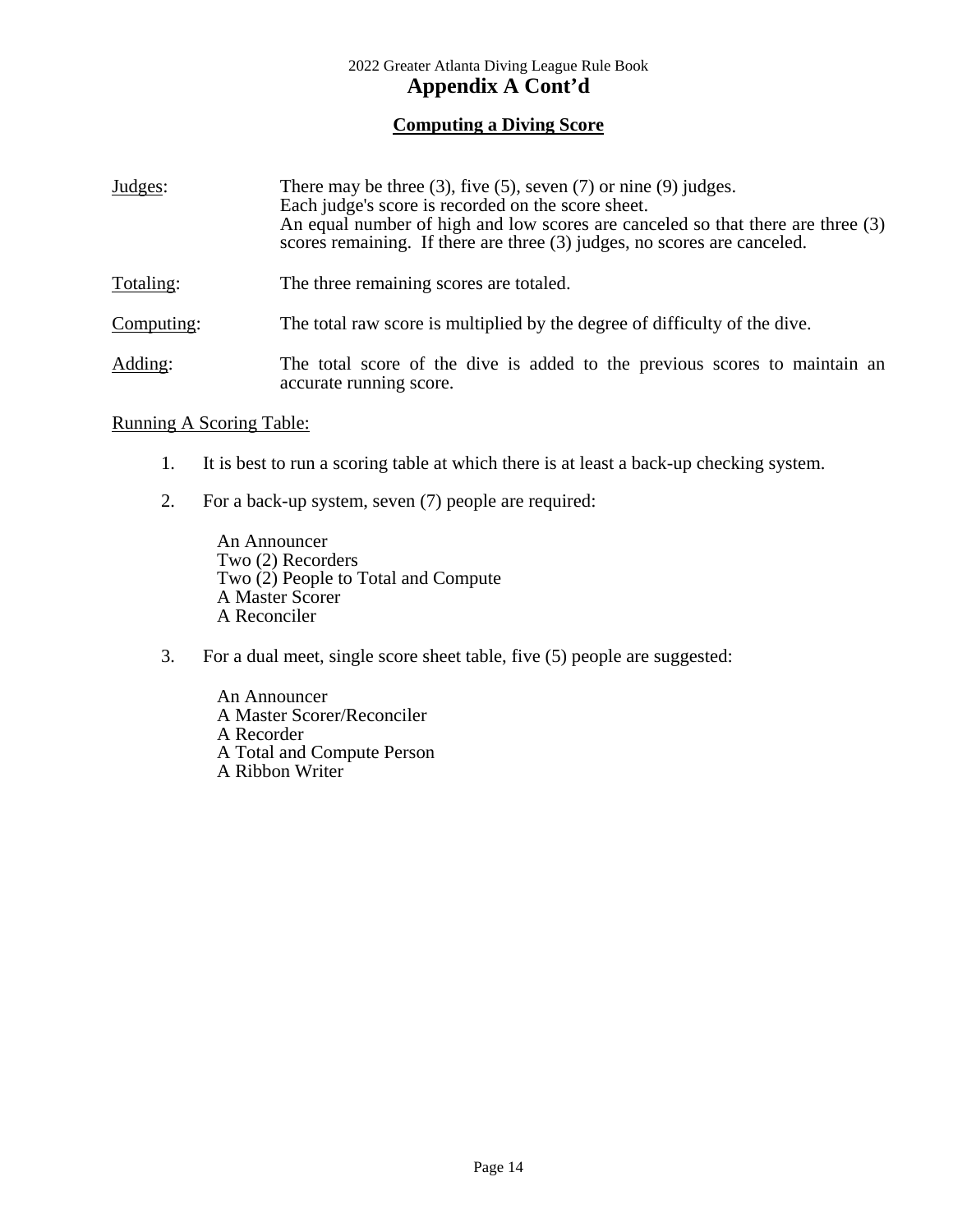#### **Appendix B**

#### **Guide to Numbering Dives**

Dives are numbered first by categories:

- 100 Forward dives<br>200 Backward dive
- 200 Backward dives<br>300 Reverse dives
- 300 Reverse dives<br>400 Inward dives
- Inward dives
- 5000 Twisting dives

In the four directional categories (100 - 400), the final digit gives the number of  $\frac{1}{2}$  somersaults:

- 103 Forward 1 ½ somersaults
- 205 Backward 2  $\frac{1}{2}$  somersaults<br>302 Reverse 1 somersault
- 302 Reverse 1 somersault<br>403 Inward  $1\frac{1}{2}$  somersault
- Inward  $1\frac{1}{2}$  somersaults

In the twisting category, the first digit, 5, indicates a twisting dive; the second digit indicates the directional category; the third digit indicates the number of ½ somersaults; and the fourth digit gives the number of  $\frac{1}{2}$  twists:

- 5111 Forward ( $2<sup>nd</sup>$  digit) dive ( $3<sup>rd</sup>$  digit) ½ twist ( $4<sup>th</sup>$  digit) 5132 Forward 1 ½ somersault, 1 twist
- Forward 1 ½ somersault, 1 twist
- 5333 Reverse 1 ½ somersault, 1 ½ twists
- 5231 Back 1 ½ somersault, ½ twist

There are letters that are used in competition to designate position:

- A) Straight position<br>B) Pike position
- B) Pike position<br>C) Tuck position
- Tuck position
- D) Free position

So, 201 B Back dive, pike position

There is a sixth grouping, the armstand dives, done from the towers, where the 6 indicates an armstand and the 2nd digit  $(1, 2 \text{ or } 3)$  indicates forward fall, back fall, or reverse fall and the 3<sup>rd</sup> digit gives the number of ½ somersaults:

So, 614 Armstand double somersault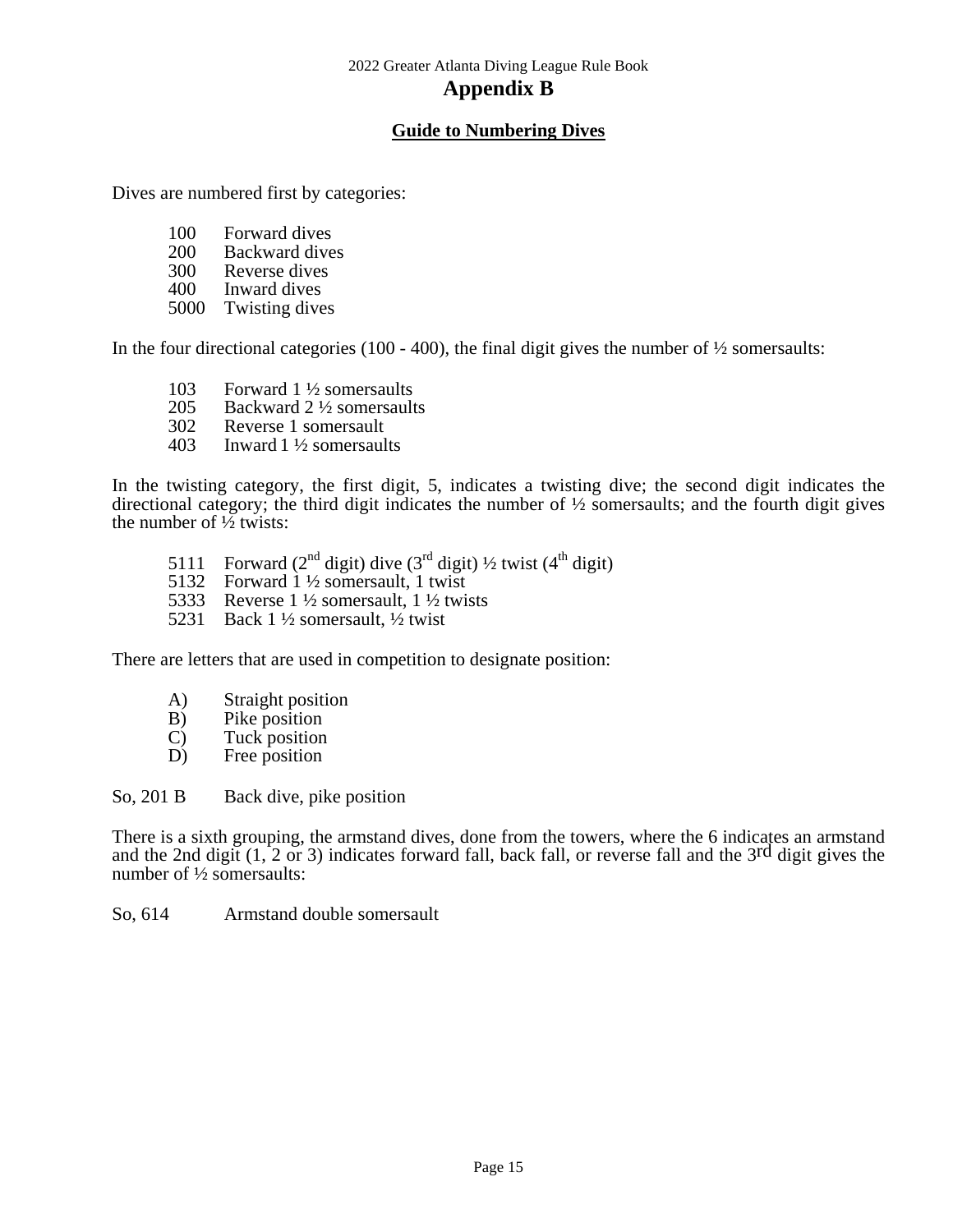#### 2022 Greater Atlanta Diving League Rule Book

#### **Appendix C**

#### **The Announcer**

From an administrative standpoint, the Announcer is undoubtedly the most important person in a meet. His/her speed will determine the speed of the meet, the attitude of the divers, and the response from the spectators. His/her knowledge (or lack of) will create an atmosphere of relaxed importance and can elicit either good or poor performances from the athletes themselves.

It is imperative that the Announcer not only be familiar with the various dives done in a contest, but he/she must also do some homework on the athletes and be able to pronounce the dives and divers correctly.

During the contest, the Announcer must be careful to be objective in his/her announcing. He/she must announce the scores for a poor dive in the same manner as a good dive.

The correct procedure for announcing a dive is to give the name of the diver and immediately follow with the dive to be performed (no affiliations or titles should be announced). If he/she is announcing from the Announcer's portion of the standard sheet, he/she will merely read the dive as printed and circled. If he/she is reading from the divers' score sheets, he/she should note carefully the dive and read it in correct order as described in the list of dives:

NOT: "Forward dive, 1  $\frac{1}{2}$  somersaults, in pike, 1.7" BUT: "Forward 1 ½ somersaults pike, 1.7"

After reading the dive, the Announcer should mark somewhere on the sheet that specific dive has been announced and performed, in order to prevent re-reading or listing the place and announcing an incorrect dive.

Immediately following the performance of the dive, the Announcer will glance at the Referee to make sure that no mandatory deductions are to be made and call for the "AWARDS." He/she will read the awards of the judges, once all judges cards are shown, in order of their presentation and will continue to read in the same order for the duration of the contest. At no time should he/she change the order of the scores.

If the Referee instructs him/her to deduct two (2) points from each judge, the Announcer will note each judge's award and mentally deduct and announce the resultant scores. Thus, the score sheets will not indicate any deduction.

REMEMBER: The Announcer makes the meet move and function smoothly.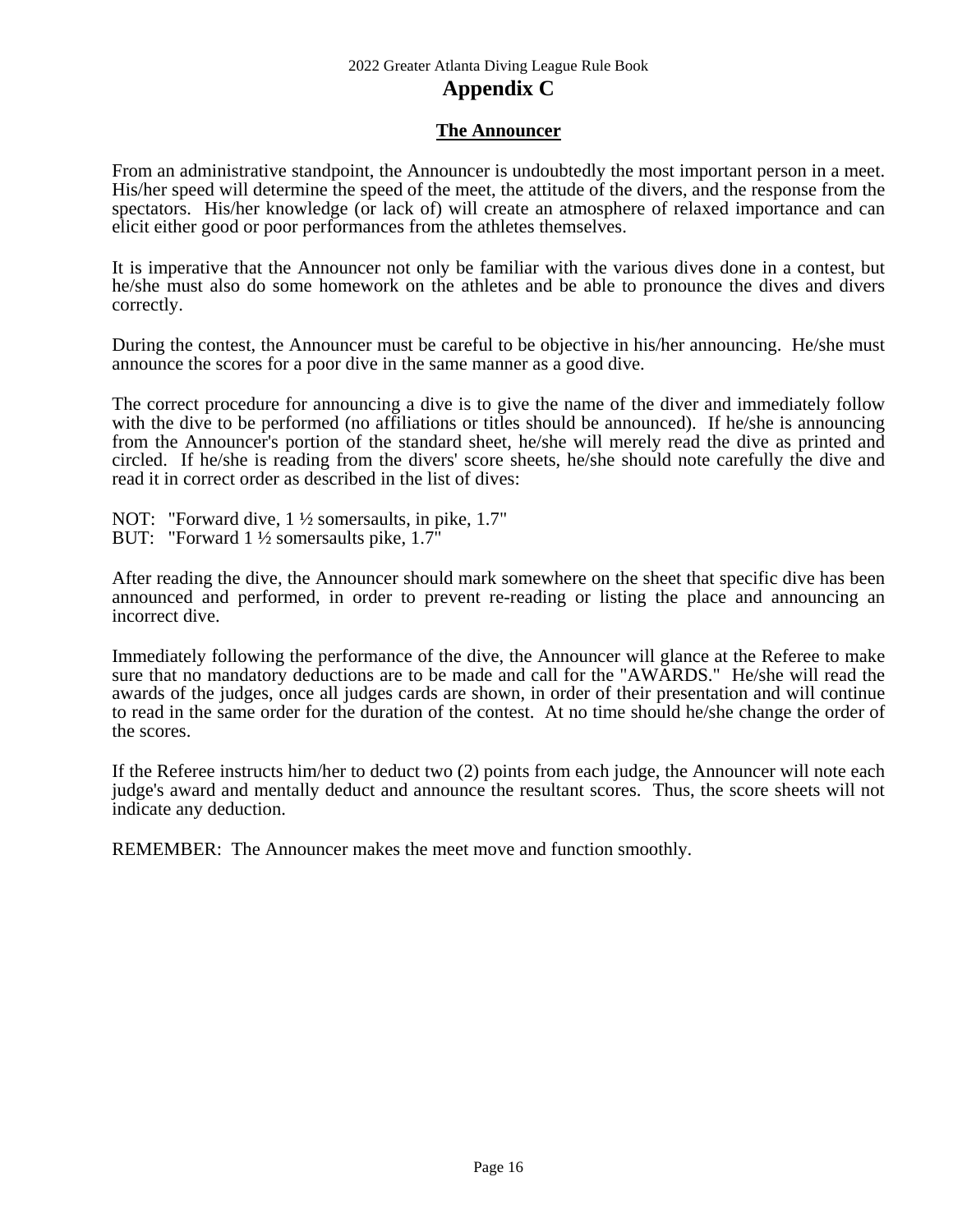#### I. POOLS AND BOARDS

- 1. The springboard is 20" wide and 16' long covered along the top with a non-skid surface.
- 2. A mechanically adjustable fulcrum is required for springboard diving events.
- 3. Mechanical surface agitation during the competition is recommended.

#### II. DIVING LIST

- 1. Any dive whose degree of difficulty can be determined by the official formula may be used in competition, unless competition requirements predetermine dive selection. GADL dives must be listed in the FINA DD table to be performed.
- 2. A dive's degree of difficulty (DD) is determined by the FINA formula. The FINA formula is:  $DD = A+B+C+D+E$

 A=Somersaults B=Flight position  $C=Twists$  D=Approach (group) E= Unnatural entry

3. No dive may be repeated in a competition. Dives with the same number are considered the same dive.

| 4. The dive numbering system is as follows: |            |            |                 |
|---------------------------------------------|------------|------------|-----------------|
| 100=Forward group                           | 100        | Front jump | 001 Front entry |
| 200=Back group                              | <b>200</b> | Back jump  | 002 Back entry  |
| 300=Reverse group                           |            |            |                 |
| 400=Inward group                            |            |            |                 |
| 5000=Twisting group                         |            |            |                 |
| 600 = Armstand group(Platform only)         |            |            |                 |

In dive groups 100-400, the third digit indicates the number of half somersaults in the dive. Example: A 203 is a back 1 ½ somersaults.

In the 5000 group, the second digit indicates the direction, the third digit indicates the number of half somersaults, and the fourth digit indicates the number of half twists. Example: A 5134 is a forward 1 ½ somersaults with 2 twists.

- 5. The letters indicate the position of the dive A=Straight B=Pike C=Tuck D=Free Example: A 103C is a front 1  $\frac{1}{2}$  somersaults in the tuck position.
- 6. The dive number and letter are the official description of the dive.
- 7. The most common required dive in summer league is a 101(front dive)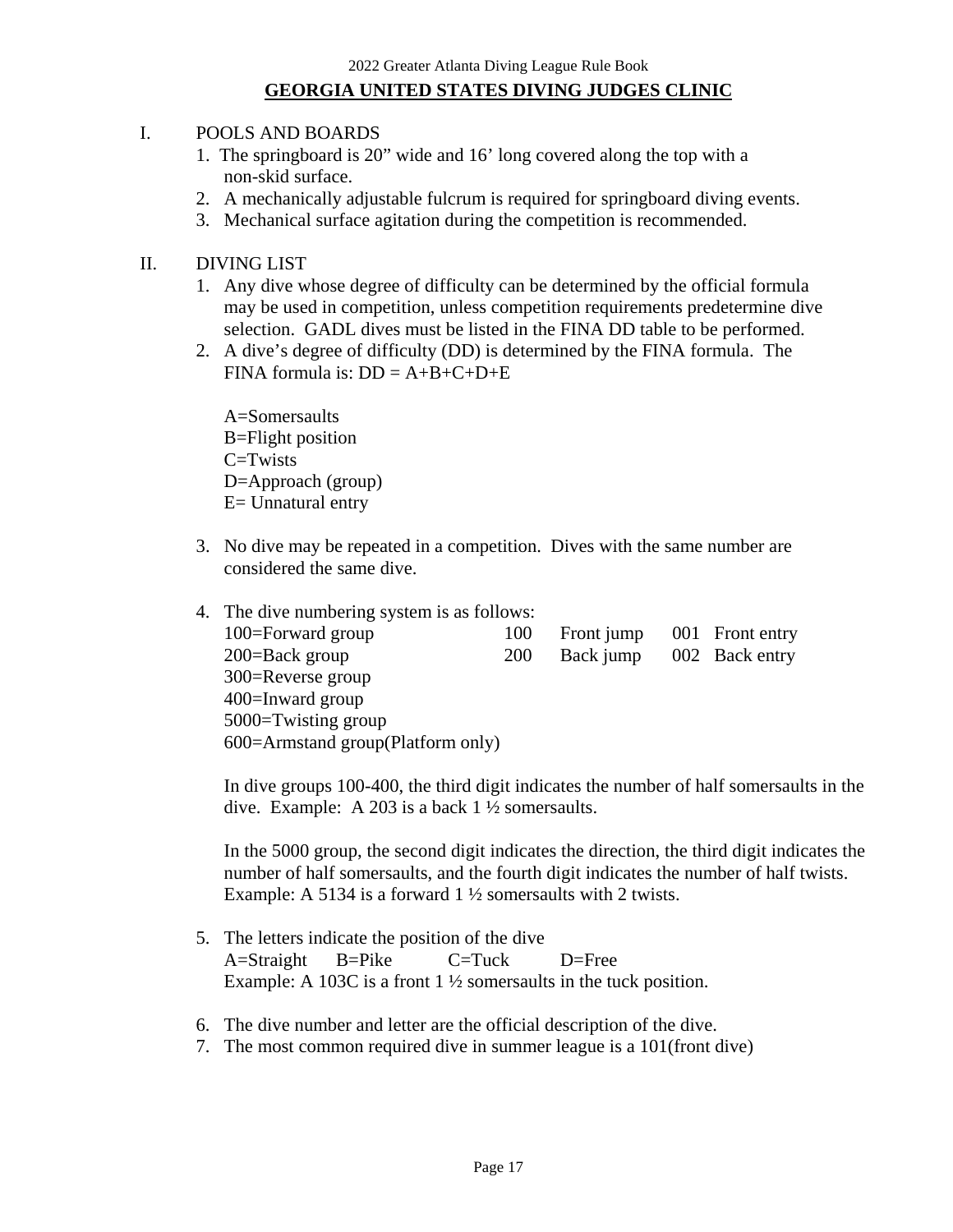#### III. ERRORS/CHANGES

- 1. Score Sheet
	- A. If an error is found on a diving sheet, the diver may do the following:
		- i. perform the dive as listed
		- ii. change the dive and take a 2 point deduction
		- iii. positions can be changed and the lower DD will prevail.

If a 103B is changed to a 103C, the DD will change from 1.7 to 1.6. However, if a 103C is changed to a 103B, the DD will stay as 1.6.

- B. If an announcer error occurs, the diver may immediately repeat the correct dive, as listed on the diving sheet.
- 2. Dive Order
	- A. If a dive is discovered out of order prior to the execution of the dive, it should be corrected with no penalty.
	- B. If a dive is discovered out of order after the execution of the dive, it will be considered failed and put in the correct order.

#### IV. MEET PROCEDURES

- 1. Diving order in dual meets requires the visiting team to choose even or odd order.
- 2. Diving order in championship meets are decided by lot.
- 3. Meet postponement or cancellation is determined by each governing body.
- 4. Announcer shall announce only the diver's name, dive number, position, description, and degree of difficulty.
- 5. A diver not present to perform the first dive in the list will be disqualified.
- 6. Divers may not take practice springs on the board during a contest.
- 7. A diver may elect to take a zero on any one dive and remain in the contest.
- 8. Once a dive has been announced, the diver has 3 minutes to perform the dive before delay of meet is called and the dive is failed.
- 9. It is the diver's responsibility to correct any announcer errors.
- 10. "Calling" a diver or any other assistance in a competition results in a failed dive.
- 11. The referee(individual or committee) should be decided before the meet starts.
- 12. When judges change, the change should take place at the end of an age group or round

#### V. METHODS OF MARKING

- 1. Three, five, seven, or nine judges may be used in meets.
- 2. Most recreation meets have three judges, but 5 is recommended.
- 3. Judges shall be placed with a profile view and may be divided on either side of the pool.
- 4. Judges should not discuss their score before awarding a diver.
- 5. Calculating a divers score is done in the following manner:

A) Add the judges scores(with 5 judges, the highest and lowest scores are discarded and the middle three scores are added)

B) Multiply the sum by the degree of difficulty for the total for that dive

C) Add total to running total of all dives.

Example: Dive 103C is performed with a DD of 1.6.

The judges scores are as follows:  $4\frac{1}{2}$ ,  $4$ ,  $4$ ,  $4\frac{1}{2}$ ,  $5$ 

The 5 and one of the 4's would be discarded and the remaining

scores would be added  $(4, 4 \frac{1}{2}, 4 \frac{1}{2} = 13 \text{ points})$ 

13 points multiplied by the DD would be 20.80(13 x 1.6=20.80)

20.80 would be the point total for this dive and added to the running total